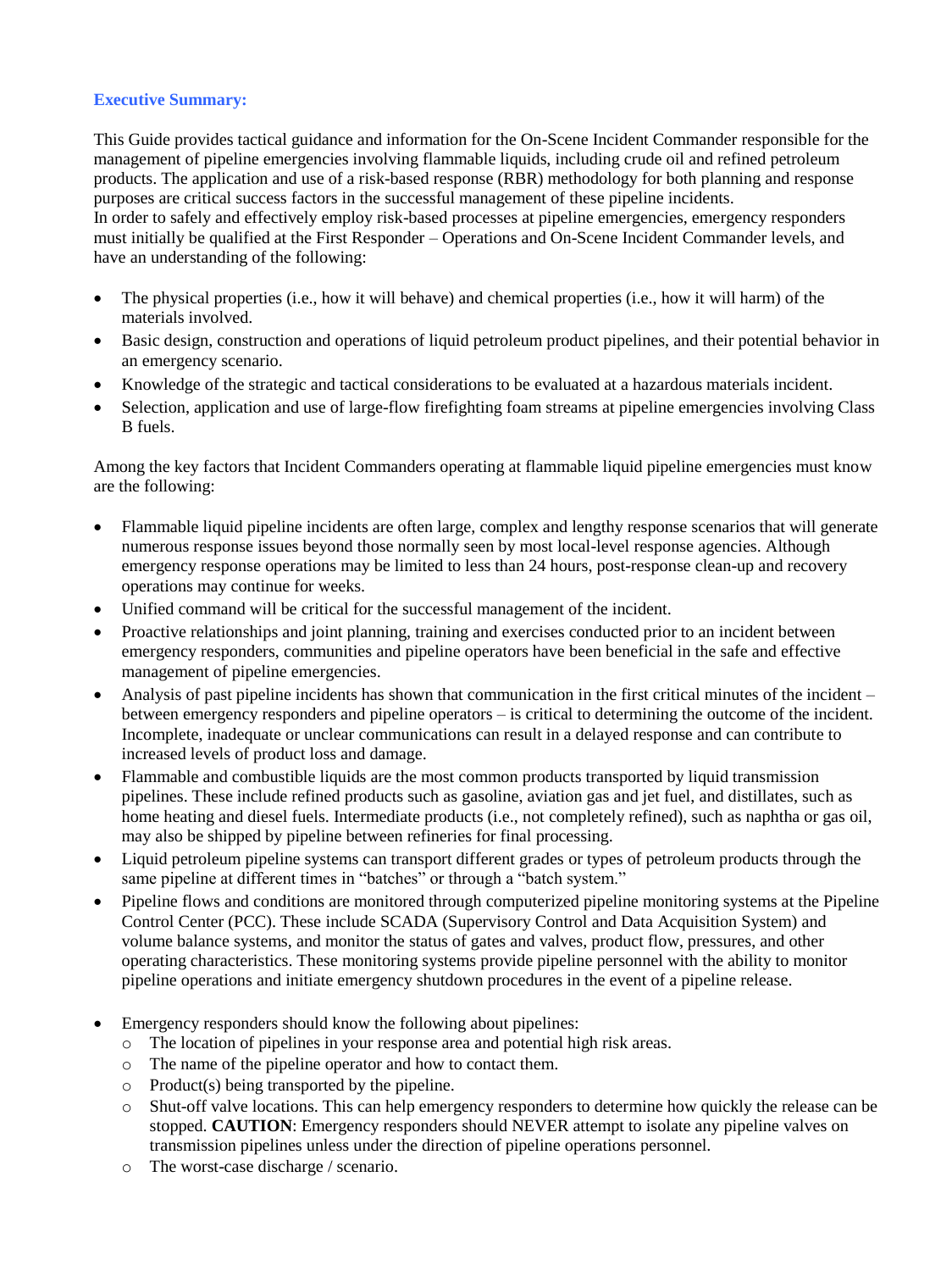- Depending upon the pipeline, the Pipeline Control Center can remotely control the pipeline flow and actuate remote pipeline valves in the event of a pipeline release.
	- $\circ$  Even with actions taken by the PCC to isolate the pipeline flow, depending upon the spacing between shutoff valves a significant backflow of product may continue from the pipeline breach.
	- o When dealing with transmission pipelines, the backflow may continue for a period of several hours. Critical variables will include the location of the pipeline release, surrounding topography, and the proximity of both automatic and manually activated valves and pump stations to the incident location.
	- o The Incident Commander must verify through pipeline industry Technical Specialists that the closest automatic and manually operated valves are isolated
- While the exact incident timeline will vary based upon local / regional resources and response times, key incident management benchmarks within hour 1 will include:
	- o Conducting an incident size-up, identification of critical incident factors, and development of initial incident objectives.
	- o Establishment of command and an Incident Command Post (ICP)
	- o Establishment of a unified command organization.
- When contacting the pipeline operator, provide the following information:
	- o Your name, location, organization name and telephone number
	- o Location of the incident
	- o Presence of smoke, fire or spill
	- o Extent of damage
	- o Topography
	- o Weather conditions
- Structural firefighting clothing (SFC) and positive-pressure SCBA should be the initial level of PPE selected. For scenarios that have a low probability of fire, such as spill control and clean-up activities including decontamination, chemical splash protective clothing and a compatible NIOSH-approved respirator may be required depending upon the concentrations and properties of the contaminant.
- Spill Control Priorities If product is being released from a liquid petroleum pipeline:
	- o #1 Keep it confined to a specific land area if safely possible.
	- o #2 Keep the product out of the water.
- #3 If the product is in the water, protect downstream water intakes and sensitive areas.
	- o Class B foam agents are the recommended extinguishing agents for flammable liquid fires. These can include aqueous film-forming foams (AFFF) for use on hydrocarbons (e.g., crude
	- o Pipeline IC Competencies